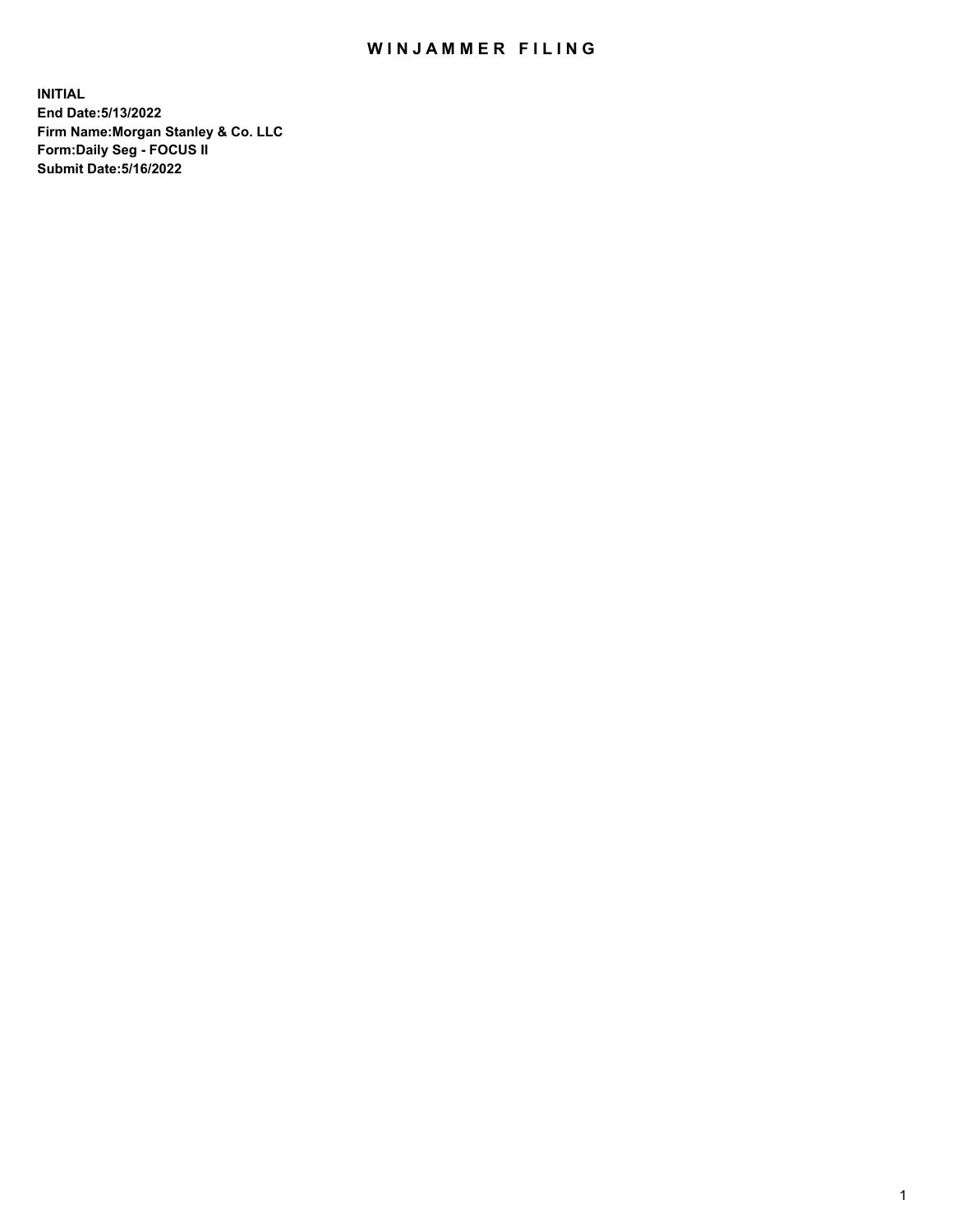**INITIAL End Date:5/13/2022 Firm Name:Morgan Stanley & Co. LLC Form:Daily Seg - FOCUS II Submit Date:5/16/2022 Daily Segregation - Cover Page**

| Name of Company                                                                                                                                                                                                                                                                                                                | <b>Morgan Stanley &amp; Co. LLC</b>                    |
|--------------------------------------------------------------------------------------------------------------------------------------------------------------------------------------------------------------------------------------------------------------------------------------------------------------------------------|--------------------------------------------------------|
| <b>Contact Name</b>                                                                                                                                                                                                                                                                                                            | <b>Ikram Shah</b>                                      |
| <b>Contact Phone Number</b>                                                                                                                                                                                                                                                                                                    | 212-276-0963                                           |
| <b>Contact Email Address</b>                                                                                                                                                                                                                                                                                                   | Ikram.shah@morganstanley.com                           |
| FCM's Customer Segregated Funds Residual Interest Target (choose one):<br>a. Minimum dollar amount: : or<br>b. Minimum percentage of customer segregated funds required:%; or<br>c. Dollar amount range between: and; or<br>d. Percentage range of customer segregated funds required between:% and%.                          | 235,000,000<br><u>0</u><br><u>00</u><br><u>00</u>      |
| FCM's Customer Secured Amount Funds Residual Interest Target (choose one):<br>a. Minimum dollar amount: ; or<br>b. Minimum percentage of customer secured funds required:%; or<br>c. Dollar amount range between: and; or<br>d. Percentage range of customer secured funds required between:% and%.                            | 140,000,000<br><u>0</u><br><u>00</u><br>0 <sub>0</sub> |
| FCM's Cleared Swaps Customer Collateral Residual Interest Target (choose one):<br>a. Minimum dollar amount: ; or<br>b. Minimum percentage of cleared swaps customer collateral required:% ; or<br>c. Dollar amount range between: and; or<br>d. Percentage range of cleared swaps customer collateral required between:% and%. | 92,000,000<br><u>0</u><br><u>00</u><br>00              |

Attach supporting documents CH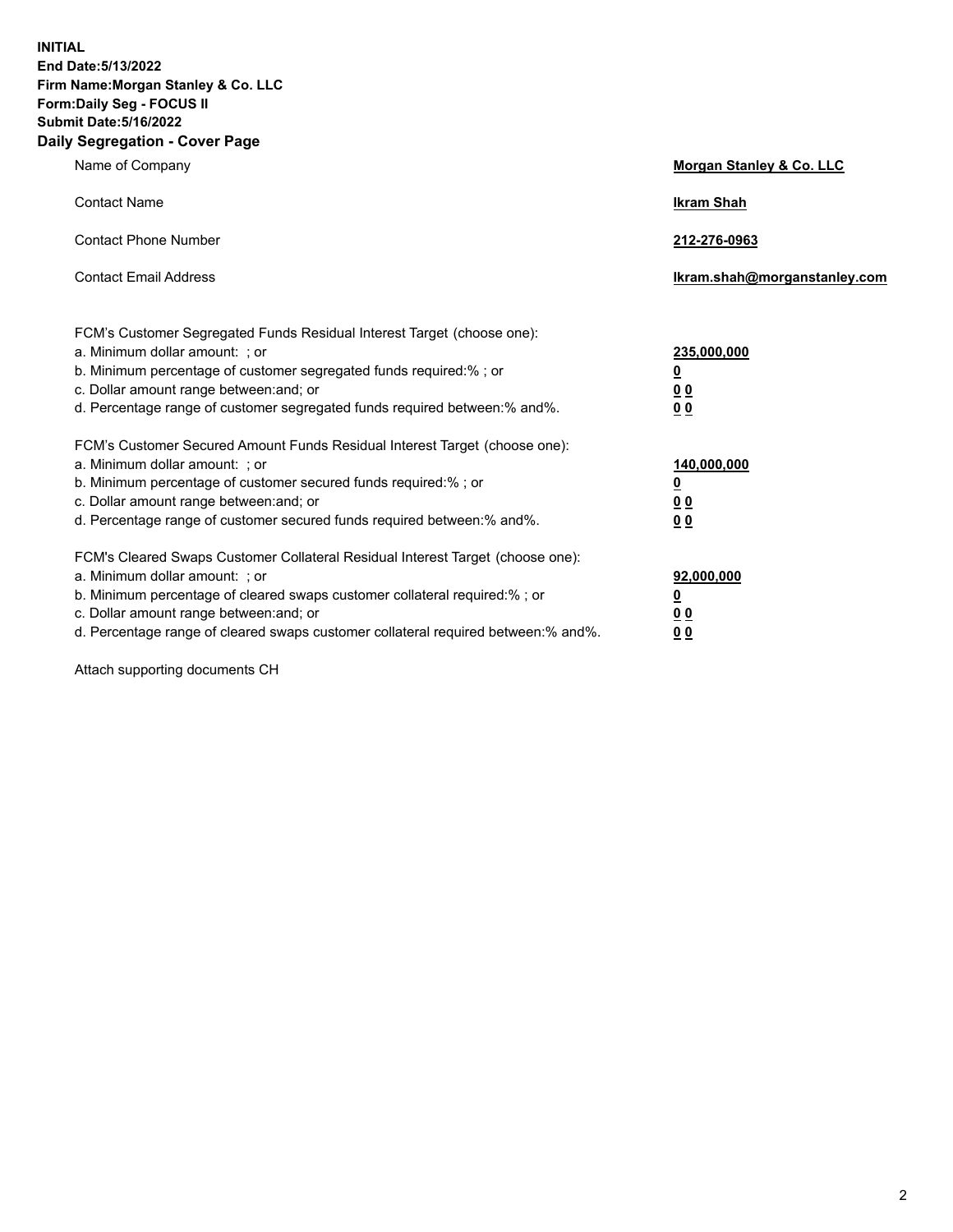## **INITIAL End Date:5/13/2022 Firm Name:Morgan Stanley & Co. LLC Form:Daily Seg - FOCUS II Submit Date:5/16/2022 Daily Segregation - Secured Amounts**

Foreign Futures and Foreign Options Secured Amounts Amount required to be set aside pursuant to law, rule or regulation of a foreign government or a rule of a self-regulatory organization authorized thereunder 1. Net ledger balance - Foreign Futures and Foreign Option Trading - All Customers A. Cash **5,963,129,738** [7315] B. Securities (at market) **2,697,282,827** [7317] 2. Net unrealized profit (loss) in open futures contracts traded on a foreign board of trade **658,553,379** [7325] 3. Exchange traded options a. Market value of open option contracts purchased on a foreign board of trade **39,218,584** [7335] b. Market value of open contracts granted (sold) on a foreign board of trade **-24,739,440** [7337] 4. Net equity (deficit) (add lines 1. 2. and 3.) **9,333,445,088** [7345] 5. Account liquidating to a deficit and account with a debit balances - gross amount **145,648,941** [7351] Less: amount offset by customer owned securities **-141,628,160** [7352] **4,020,781** 6. Amount required to be set aside as the secured amount - Net Liquidating Equity Method (add lines 4 and 5) 7. Greater of amount required to be set aside pursuant to foreign jurisdiction (above) or line 6. FUNDS DEPOSITED IN SEPARATE REGULATION 30.7 ACCOUNTS 1. Cash in banks A. Banks located in the United States **622,471,883** [7500] B. Other banks qualified under Regulation 30.7 **259,192,518** [7520] **881,664,401** 2. Securities A. In safekeeping with banks located in the United States **1,575,829,493** [7540] B. In safekeeping with other banks qualified under Regulation 30.7 **94,131,147** [7560] **1,669,960,640** 3. Equities with registered futures commission merchants A. Cash **30,240,437** [7580] B. Securities **0** [7590] C. Unrealized gain (loss) on open futures contracts **-3,295,679** [7600] D. Value of long option contracts **0** [7610] E. Value of short option contracts **0** [7615] **26,944,758** [7620] 4. Amounts held by clearing organizations of foreign boards of trade A. Cash **0** [7640] B. Securities **0** [7650] C. Amount due to (from) clearing organization - daily variation **0** [7660] D. Value of long option contracts **0** [7670] E. Value of short option contracts **0** [7675] **0** [7680] 5. Amounts held by members of foreign boards of trade A. Cash **5,276,894,673** [7700] B. Securities **1,027,322,188** [7710] C. Unrealized gain (loss) on open futures contracts **661,849,058** [7720]

- D. Value of long option contracts **39,218,584** [7730]
- 
- 6. Amounts with other depositories designated by a foreign board of trade **0** [7760]
- 7. Segregated funds on hand **0** [7765]
- 8. Total funds in separate section 30.7 accounts **9,559,114,862** [7770]
- 9. Excess (deficiency) Set Aside for Secured Amount (subtract line 7 Secured Statement Page 1 from Line 8)
- 10. Management Target Amount for Excess funds in separate section 30.7 accounts **140,000,000** [7780]
- 11. Excess (deficiency) funds in separate 30.7 accounts over (under) Management Target **81,648,993** [7785]

**0** [7305]

[7354] **9,337,465,869** [7355]

**9,337,465,869** [7360]

[7530]

[7570]

 E. Value of short option contracts **-24,739,440** [7735] **6,980,545,063** [7740] **221,648,993** [7380]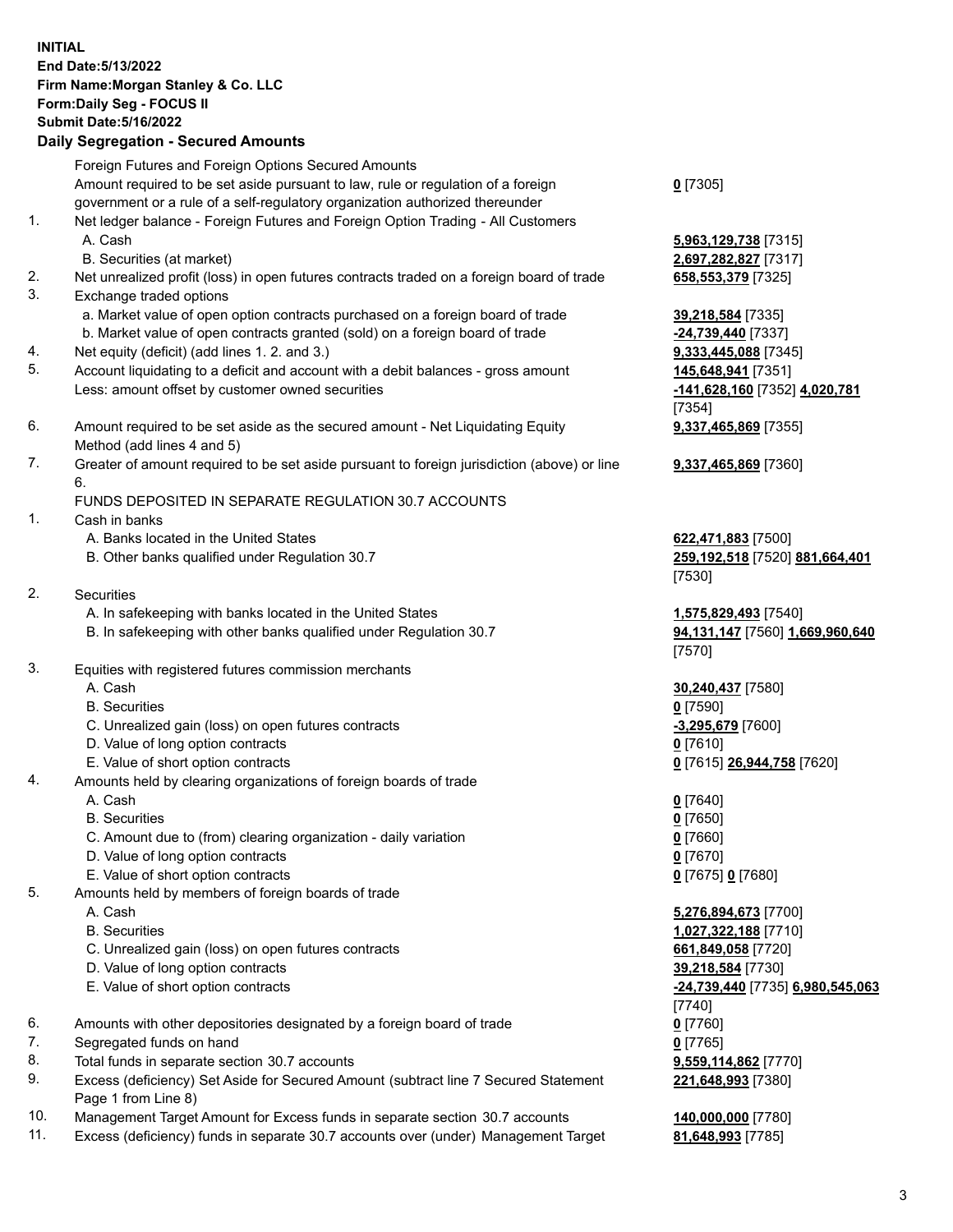**INITIAL End Date:5/13/2022 Firm Name:Morgan Stanley & Co. LLC Form:Daily Seg - FOCUS II Submit Date:5/16/2022 Daily Segregation - Segregation Statement** SEGREGATION REQUIREMENTS(Section 4d(2) of the CEAct) 1. Net ledger balance A. Cash **23,301,905,011** [7010] B. Securities (at market) **9,033,493,425** [7020] 2. Net unrealized profit (loss) in open futures contracts traded on a contract market **-4,032,827,270** [7030] 3. Exchange traded options A. Add market value of open option contracts purchased on a contract market **2,900,276,993** [7032] B. Deduct market value of open option contracts granted (sold) on a contract market **-2,249,727,418** [7033] 4. Net equity (deficit) (add lines 1, 2 and 3) **28,953,120,741** [7040] 5. Accounts liquidating to a deficit and accounts with debit balances - gross amount **1,096,724,546** [7045] Less: amount offset by customer securities **-1,090,480,803** [7047] **6,243,743** [7050] 6. Amount required to be segregated (add lines 4 and 5) **28,959,364,484** [7060] FUNDS IN SEGREGATED ACCOUNTS 7. Deposited in segregated funds bank accounts A. Cash **4,690,719,922** [7070] B. Securities representing investments of customers' funds (at market) **0** [7080] C. Securities held for particular customers or option customers in lieu of cash (at market) **3,398,045,692** [7090] 8. Margins on deposit with derivatives clearing organizations of contract markets A. Cash **14,875,277,012** [7100] B. Securities representing investments of customers' funds (at market) **0** [7110] C. Securities held for particular customers or option customers in lieu of cash (at market) **5,483,025,704** [7120] 9. Net settlement from (to) derivatives clearing organizations of contract markets **75,445,715** [7130] 10. Exchange traded options A. Value of open long option contracts **2,900,276,993** [7132] B. Value of open short option contracts **-2,249,727,418** [7133] 11. Net equities with other FCMs A. Net liquidating equity **22,012,513** [7140] B. Securities representing investments of customers' funds (at market) **0** [7160] C. Securities held for particular customers or option customers in lieu of cash (at market) **0** [7170] 12. Segregated funds on hand **152,422,029** [7150] 13. Total amount in segregation (add lines 7 through 12) **29,347,498,162** [7180] 14. Excess (deficiency) funds in segregation (subtract line 6 from line 13) **388,133,678** [7190] 15. Management Target Amount for Excess funds in segregation **235,000,000** [7194]

16. Excess (deficiency) funds in segregation over (under) Management Target Amount Excess

**153,133,678** [7198]